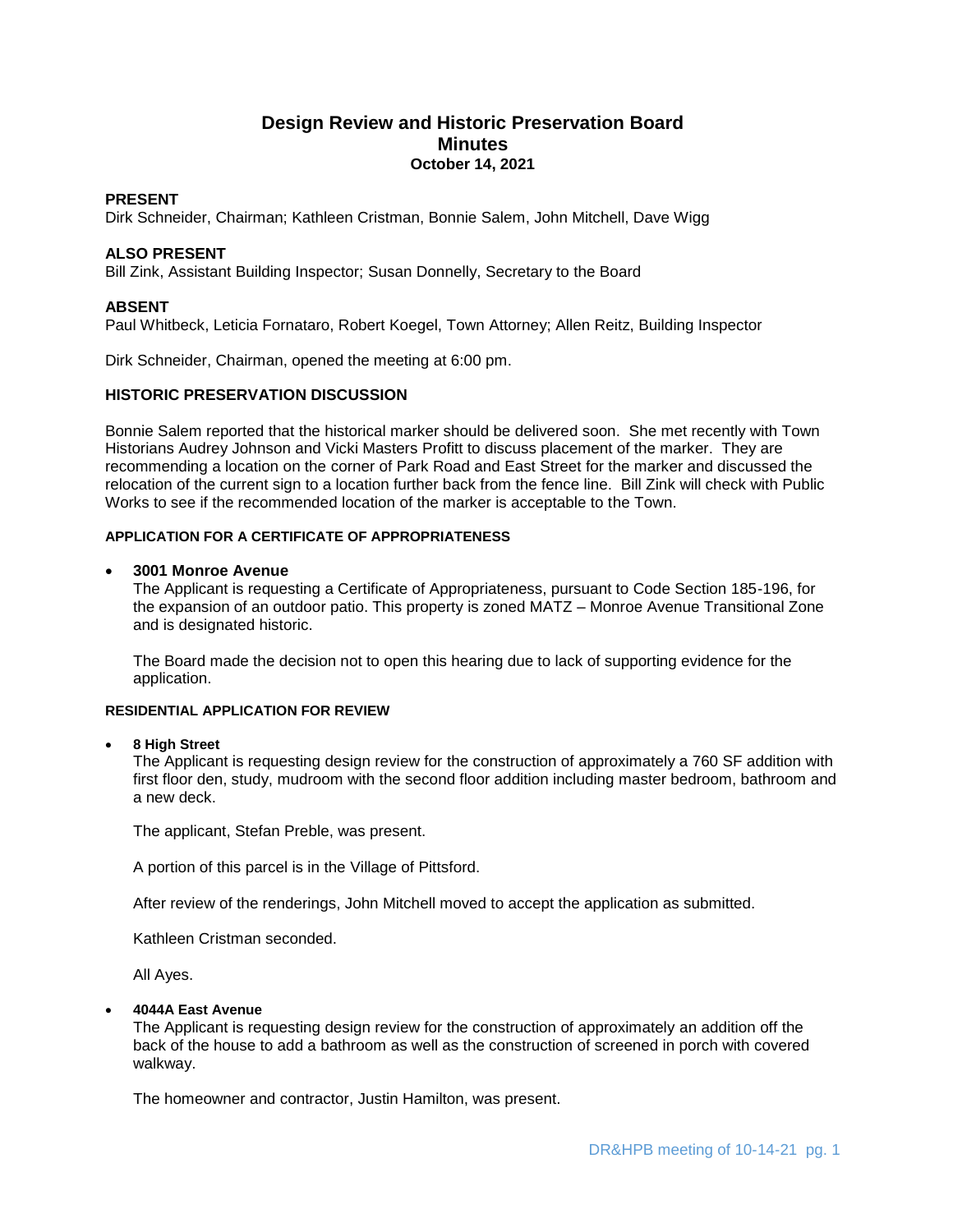Mr. Hamilton displayed a sample of the crown molding to be utilized to match existing on the home which will disguise the gutters on the home. The roofing materials were discussed. The formal gardens will be retained.

John Mitchell moved to accept the application as submitted.

Kathleen Cristman seconded.

All Ayes.

#### **2 Old Kings Lane**

The Applicant is requesting design review for the construction of approximately a 340 SF addition off the east side of the existing house.

The architect, David Waldarek, and homeowner, Igor Pastirk, were present.

The Board reviewed the submitted materials. The Board indicated they appreciated the choice of windows to match the existing.

David Wigg moved to accept the application as submitted.

John Mitchell seconded.

All Ayes.

#### **23 Butternut Drive**

The Applicant is requesting design review for the construction of approximately a 484 SF addition off the back of the existing house, 340 sq. ft. garage and gable over the front entrance.

The architect, Paul Morabito, was present.

An extra gable will be added on the front elevation. Mr. Morabito discussed the cedar composite shakes that will be placed in both gables. All garage doors will be replaced.

Bonnie Salem moved to approve the application for a detached garage, a front gable addition and an addition.

David Wigg seconded.

All Ayes.

# **39 Northfield Gate**

The Applicant is requesting design review for the construction of an approximately 256 SF three season room addition off the back of the house.

Joe Hancock was present to represent the homeowner, Gary Steinberg.

Mr. Hancock submitted some new drawings to the Board. The addition will sit on the footprint of an existing patio. The siding will match the existing on the home. The gable will be sided also.

Dave Wigg moved to accept the application with the drawings submitted on 10/14/21.

Kathleen Cristman seconded.

All Ayes.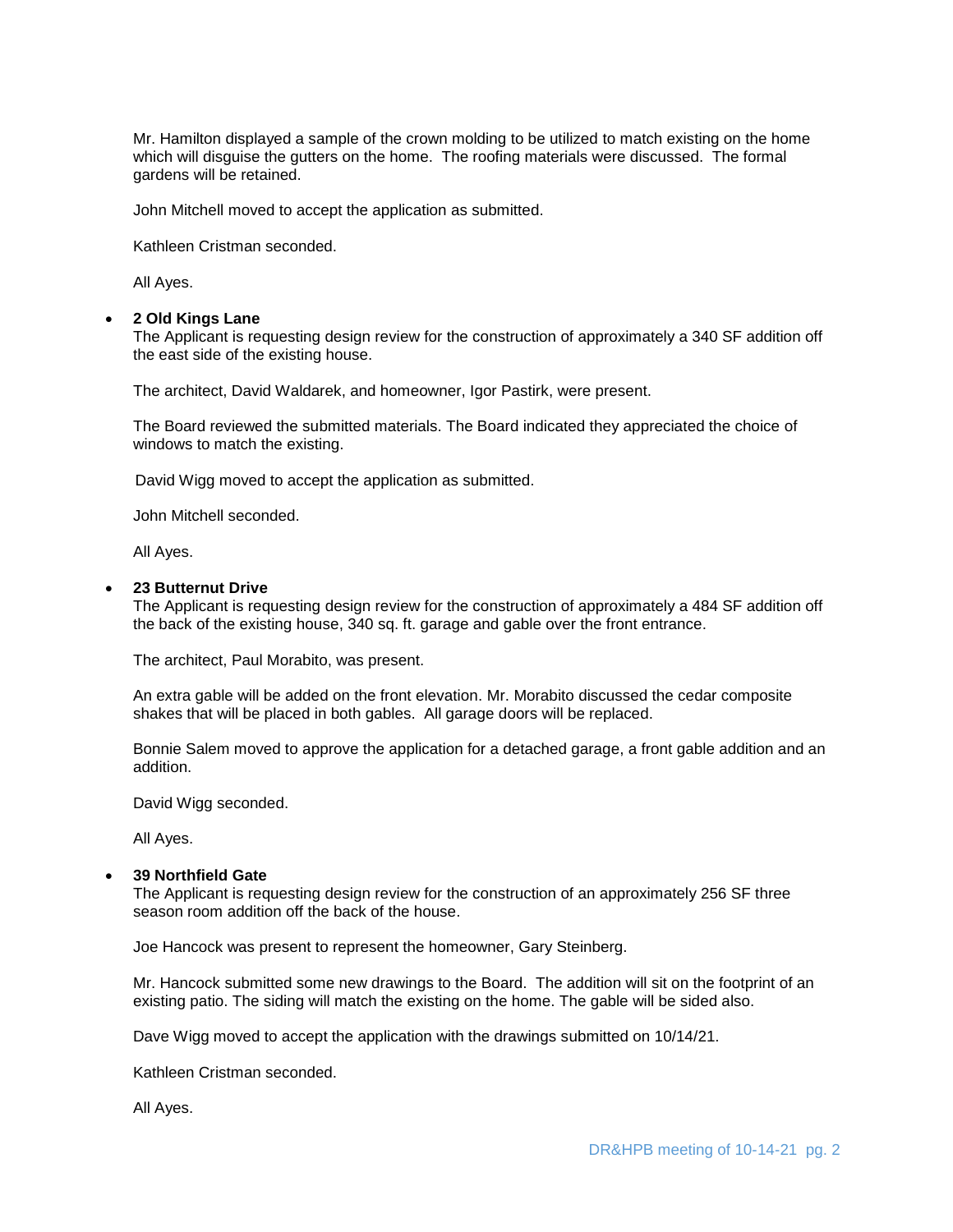#### **43 Coventry Ridge**

The Applicant is requesting design review for the construction of a two story single family home. The home will have approximately 4330 square feet of livable area and is located in the Coventry Ridge Subdivision.

Steve Maynard, representing Coventry Ridge Building Corporation, was present.

 The materials will be stone and horizontal siding. The standing seam metal roof above the bay window will be black.

 The Board discussed the stone return at the left side elevation – they would like to see a full return of the stone.

Dirk Schneider moved to accept the application as submitted with the recommendation of the extension of the stone at the water table on the left elevation be extended to the next surface.

Bonnie Salem seconded.

All Ayes.

# **3 Escena Rise**

The Applicant is requesting design review for the construction of approximately a 40 SF addition for a first floor closet and changing the existing covered porch into an approximately 203 SF addition off the back of the house.

No representative was present to discuss the application with the Board.

This home was a model home and the new homeowner is submitting changes to the original design. The open porch will be remodeled to an addition.

John Mitchell moved to approve the application as submitted.

Bonnie Salem seconded.

All Ayes.

#### **COMMERCIAL APPLICATION FOR REVIEW**

#### **920 Linden Avenue**

The Applicant is requesting design review for the construction of a commercial building. The building will be approximately 21,160 square feet and will be used as an indoor recreation center.

Carmine Torchia was present to discuss the application with the Board. The area will be used for two tenant spaces, potentially three in the future.

Mr. Torchia discussed the finishes proposed. The brick will be standard size. The canopies will be aluminum. Two options for brick (red and tan) were presented due to the shortages of availability of materials. The Board prefers the tan option. Mr. Torchia indicated that the tan brick will be used unless it is unavailable.

Signage will be a separate approval.

Dirk Schneider moved to approve the application as submitted with either option of brick as noted and labeled on the drawings.

John Mitchell seconded.